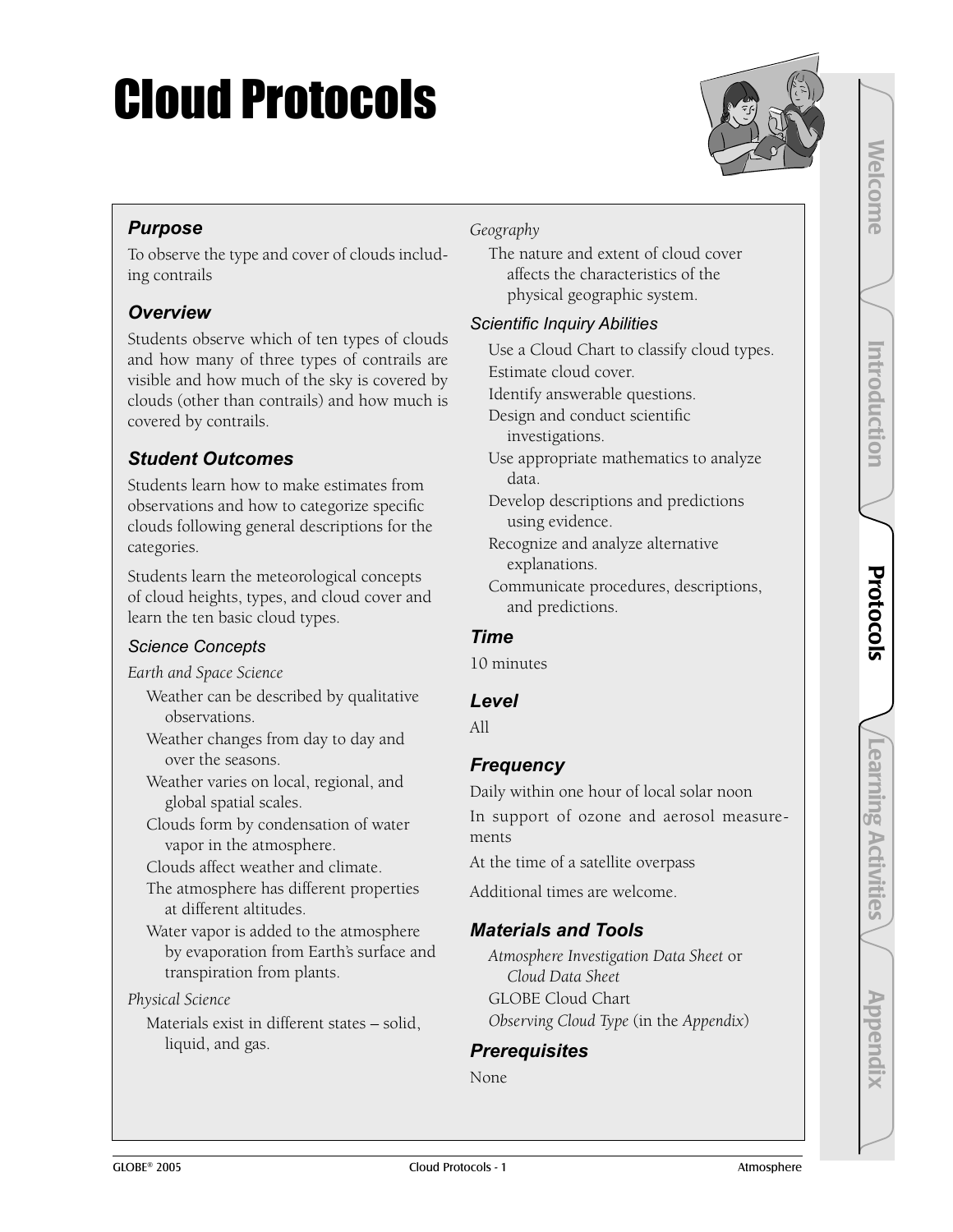

### Cloud Protocols – Introduction *Clouds and the Atmosphere*

Water in the environment can be a solid (ice and snow), a liquid, or a gas (water vapor). As water moves from place to place it can melt, freeze, evaporate, or condense. These changes happen as the water is warmed or cooled.

Water in the atmosphere exists in all three phases (solid, liquid, gas) and changes phase depending on temperature and pressure. Like most other gases that make up the atmosphere, water vapor is invisible to the human eye. However, unlike most other gases in our atmosphere, under the right conditions water vapor can change from a gas into solid particles or liquid drops. If temperatures are above freezing, the water vapor will condense into water droplets. If temperatures are below freezing, as they always are high in the atmosphere, tiny ice crystals may form instead. When a large number of water droplets or ice crystals are present, they block light enough for us to see them – they form clouds. So, clouds tell us something about air temperature and water up in the sky. They also affect the amount of sunlight reaching the ground and how far we can see.

In the troposphere, the lowest part of the atmosphere, temperature decreases with increasing altitude. As ice crystals form at high altitudes, they are often blown away from the region where they formed by the strong winds of the jet streams. Through this process of formation and movement ice crystals often merge into larger crystals and then begin to fall. These falling or windblown crystals create streaks, which we see as wispy clouds. These streaks are often curved by the wind, which can blow at different velocities at different altitudes.

Other types of clouds are blown about by the wind, too. Updrafts help form towering clouds; downdrafts tend to create clear spaces between clouds. Horizontal winds move clouds from place to place. Clouds that form over lakes and oceans are blown over the dryer land, bringing precipitation. Strong winds high in the atmosphere sometimes blow the tops off clouds creating anvil shapes or carrying ice crystals far downwind to clear areas.

Ice crystals and water drops scatter light differently. Thick clouds absorb more sunlight than thin ones. The types of clouds, phases of water, and amount of clouds, ice, and water drops all affect the amount of sunlight that comes through the atmosphere to warm Earth's surface. Clouds also affect how easily heat from the surface can escape through the atmosphere back to space.

By observing clouds, we can get information about temperature, moisture, and wind conditions in different places in the atmosphere. This information helps in predicting the weather. Observations of clouds also help us know how much sunlight is reaching the ground and how easily heat from the ground and lower atmosphere can escape, and this information is important in understanding climate.

#### *Clouds and Weather*

Which types of clouds you see often depends on the weather conditions you are experiencing or will soon experience. Some clouds form only in fair weather, while others bring showers or thunderstorms. The types of clouds present provide important information about vertical movement at different heights in the atmosphere. By paying attention to the clouds, soon you will be able to use cloud formation to forecast the weather!

Cloud types may indicate a trend in the weather pattern. For example, altocumulus clouds are often the first indicator that showers may occur later in the day. In middle latitudes, one can often see the advance of a warm front by watching the cloud types change from cirrus to cirrostratus. Later on, as the front gets closer, the clouds thicken and lower, becoming altostratus. As precipitation begins, the altostratus clouds become nimbostratus, immediately before the front passes your location.

Cloud types are an important sign of the processes that are occurring in the atmosphere. Clouds indicate that moist air is moving upward, and precipitation can only happen when this occurs. Clouds often provide the first signal that bad weather is coming, although not all clouds are associated with bad weather.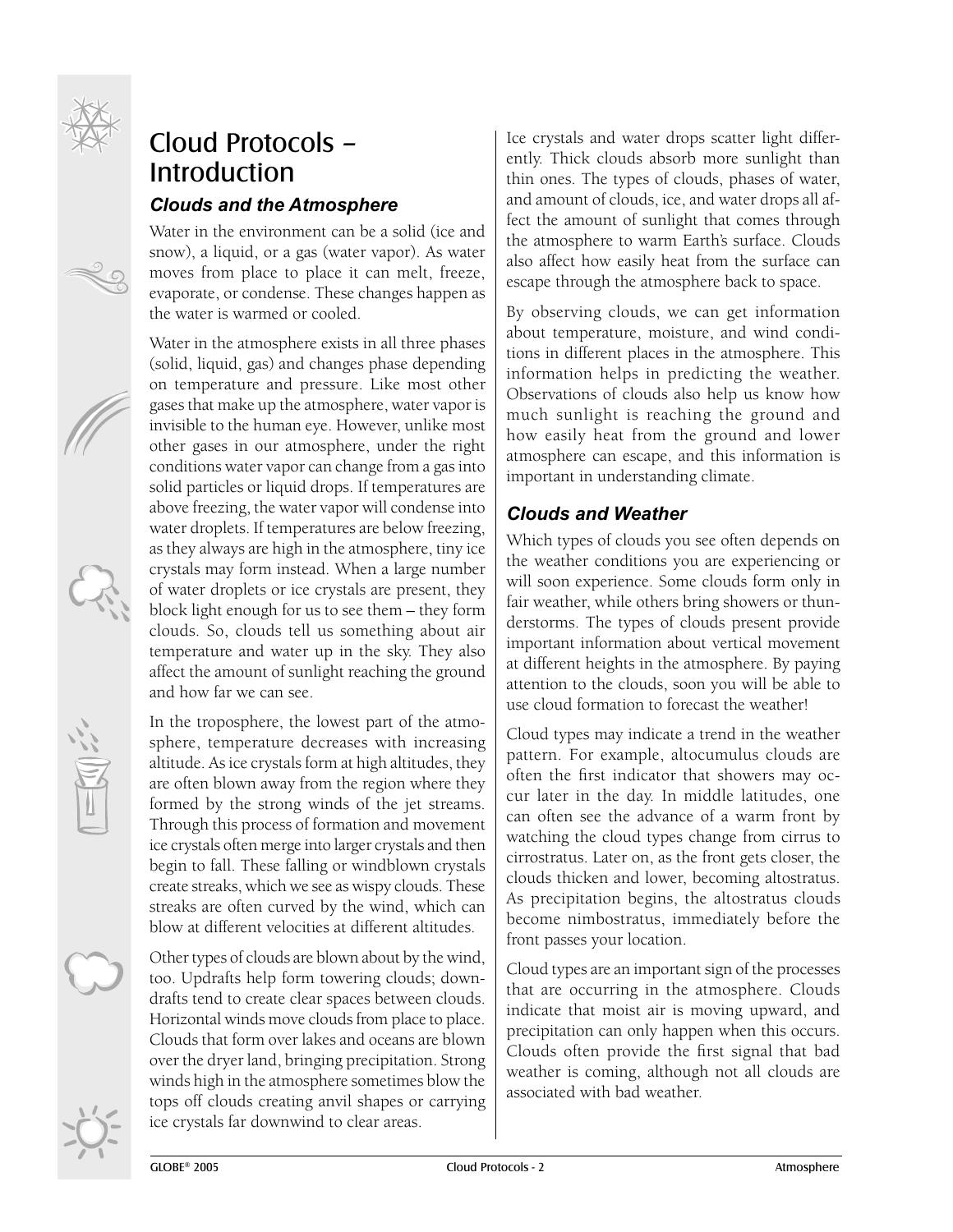Appendix

#### *Clouds and Climate*

Clouds play a complex role in climate. They are the source of precipitation, affect the amount of energy from the sun that reaches Earth's surface, and insulate Earth's surface and lower atmosphere.

At any given time, over half of Earth's surface is shadowed by clouds. Clouds reflect some of the sunlight away from Earth, keeping the planet cooler than it would be otherwise. At the same time, clouds absorb some of the heat energy given off by Earth's surface and release some of this heat back toward the ground, keeping Earth's surface warmer than it would be otherwise. Satellite measurements have shown that, on average, the cooling effect of clouds is larger than their warming effect. Scientists calculate that if clouds never formed in Earth's atmosphere, our planet would be over 20˚ C warmer on average.

Conditions on Earth affect the amount and types of clouds that form overhead. This helps to shape local climate. For example, in rain forests, the trees release large amounts of water vapor. As daily heating causes the air to rise, clouds form and intense rainstorms occur. Over three-quarters of the water in tropical rain forests is recycled in this way and cloud cover is almost complete for most of the year. In contrast, in a desert there is no surface source of moisture and clear conditions are typical. These clear conditions allow for more heating by sunlight and larger maximum temperatures. In both cases, the local climate – precipitation and temperature – is tied to cloud conditions.

Human activities also can affect cloud conditions. One specific and obvious example is the formation of contrails, or condensation trails. These are the linear clouds formed when a jet aircraft passes through a portion of the atmosphere having the right combination of moisture and temperature. The jet exhaust contains some water vapor as well as small particles – aerosols – that provide condensation nuclei that help ice crystals begin to form. In some areas, jet traffic is causing a noticeable change in cloudiness, which may affect both weather and climate.

How will cloud conditions change if Earth's surface becomes warmer on average? If the surface water of oceans and lakes warms, more water will evaporate. This should increase the total amount of water in the atmosphere and the amount of cloud cover, but what type of clouds will form? Will the increase in clouds happen mostly at high altitudes or low altitudes? Clouds at all altitudes reflect sunlight helping to cool Earth's surface, but high clouds release less heat to space and thus warm the surface more than low clouds. So, the changes in surface temperatures may depend on how cloud conditions change.

Many official sources of weather observations are now using automated equipment to observe clouds. These automated measurement systems do not take cloud type observations. This makes cloud observations by GLOBE students and other amateur weather observers unique as a data source. Since 1960, scientists have also used satellites to observe clouds. These observations began with simple pictures of clouds, but more advanced techniques are always being added. Scientists are working to develop automated methods to infer cloud types from visible and infrared weather satellite images. This task is hard, and observations from the ground are needed for comparison. Contrail detection from space is especially challenging, since many contrails are too narrow to see in satellite images. Accurate cloud type observations from GLOBE students are an important source of these ground-based observations.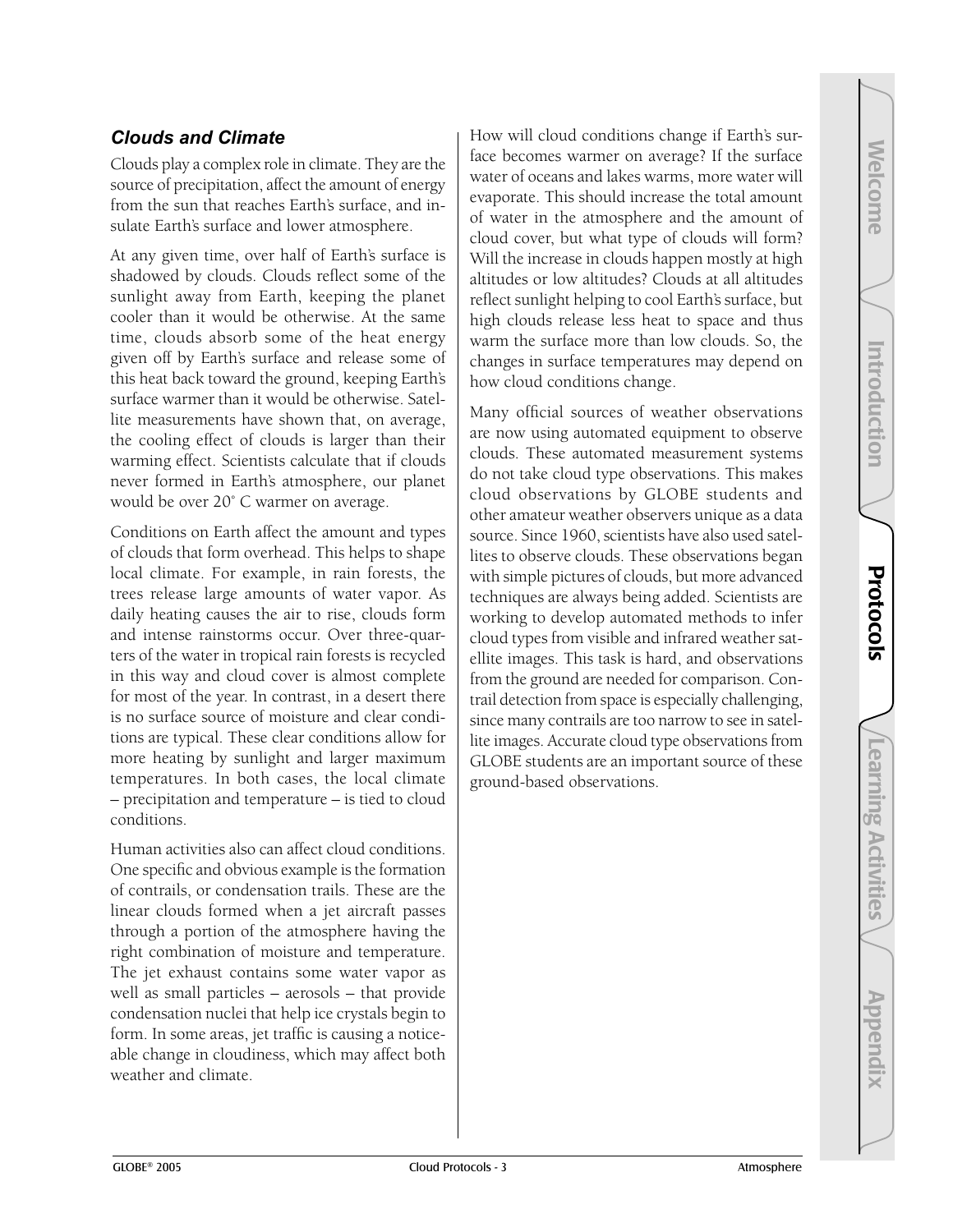

## Teacher Support

Every one looks at clouds. Children often stare up and imagine that they see the shapes of various objects in the sky. In GLOBE, students will be shifting what they look for in the sky to some specific, scientifically meaningful properties – cloud type and cover. A great habit to develop is looking up at the sky every time you go outdoors. Pay attention to what is going on in the atmosphere. You might be surprised at how much is happening!

Students take cloud observations with their eyes. The only equipment needed is the GLOBE Cloud Chart, so these protocols are easy to get started, but identifying cloud cover and cloud types is a skill. Students will get better with practice; the more frequently you and your students take cloud observations, the more comfortable you will become with these measurements, and the better will be the quality of your data.

With the advent of automated weather stations which only have instruments capable of viewing clouds at heights up to 3,000 to 4,000 meters, many middle and high clouds, including contrails, are no longer observable. The GLOBE cloud observations will provide a useful data set, continuing visual observations that have been collected for over 100 years that are now being replaced with automated observations.

Good questions to help students start determining the best place to take their measurements would be:

*Where on the school grounds would you see the most clouds? Where would you see the least?* 

As you walk around the school grounds, have the students draw a map of the area. The youngest students could just sketch the main features, such as the school building(s), parking lots, playgrounds, etc. Older students should fill in more detail, such as what the playground surface is (e.g. paved, grassy, or bare ground). Have them note any streams or ponds and indicate areas of trees. They could measure how much of the sky is hidden by buildings and trees using the clinometer and techniques given in *Documenting Your Atmosphere Study Site.* The goal is to have a drawing of the school grounds so that

students understand why the site for cloud observations was chosen. Each year, the new class of students can repeat this mapping to gain this understanding.

#### *Measurement Hints*

#### *Cloud Cover*

Cloud cover is a subjective estimate, but an important scientific one. Meteorologists and climate scientists must have accurate cloud cover observations to correctly account for the amount of solar radiation which is reflected or absorbed before sunlight reaches Earth's surface, and the amount of radiation coming up from Earth's surface and lower atmosphere which is reflected or absorbed before it can escape to space.

As the Learning Activity *Estimating Cloud Cover*  makes clear, the human eye tends to overestimate the percentage of the sky covered by clouds. Having students do this activity is the best first step to taking accurate measurements. The other key to accuracy for cloud cover is to have students observe the entire sky that is visible from your Atmosphere Study Site.

Once students begin to take cloud cover observations, it is important that the observations be done by small groups in which a consensus can be achieved. One useful way to do the observation is to divide the sky into four quadrants, estimate the fractional coverage in each quadrant, and then find the average. This can be done using decimal values, or fractions, depending on students' mathematical abilities. The biggest discrepancies will usually occur for borderline situations, where one category is close to another. Cloud cover categories are given in Table AT-CL-1.

As students become more expert in this measurement, they will begin to realize that clouds are three dimensional and have thickness. As one looks toward the horizon, the sky can appear to be more cloud covered than it really is because the spaces between clouds are hidden from view. This effect is more pronounced for low clouds than for middle and high clouds (these categories are discussed under *Cloud Type*). It is also more of an issue for cumulus clouds than for stratus clouds. If when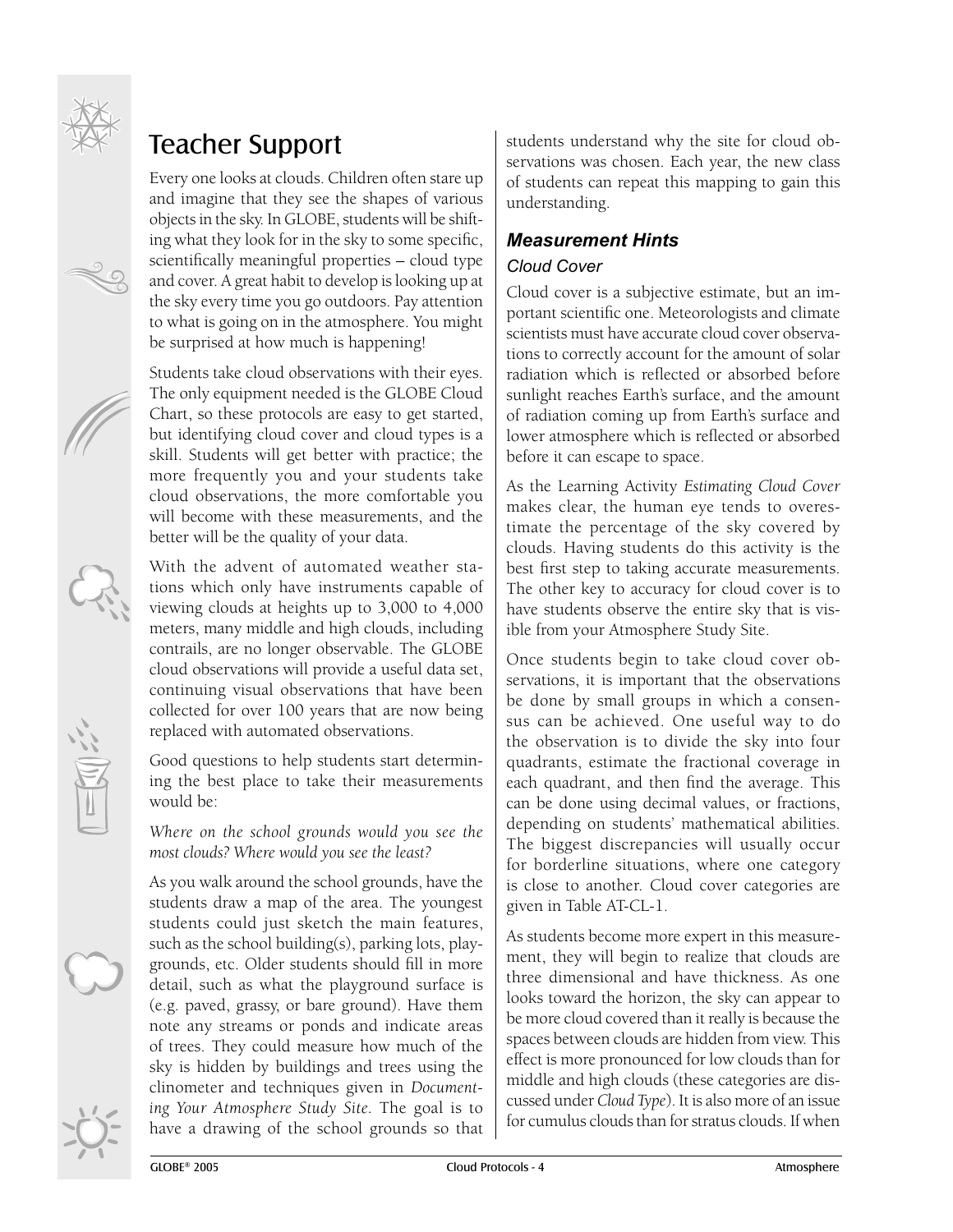| Percentage | If less than | If greater than or equal to |
|------------|--------------|-----------------------------|
| 10%        | Clear        | Isolated                    |
| 25%        | Isolated     | Scattered                   |
| 50%        | Scattered    | Broken                      |
| 90%        | Broken       | Overcast                    |

*Table AT-CL-1*

looking directly overhead students see a pattern of cloud cover with individual puffs or long rolls of cloud separated by clear areas, and the general appearance of the clouds is similar looking toward the horizon, it is reasonable to infer that there are spaces between these clouds as well and the cloud cover is not 100% toward the horizon.

This protocol includes a category of "No Clouds" which should be reported whenever there are no clouds visible in the sky and a category "Obscured Sky". This condition is to be reported when weather phenomena restrict the observer's ability to clearly see and identify the clouds and contrails in the sky. There are ten possible reportable obscurations. If your students have difficulty seeing the clouds and contrails in more than one-quarter of the sky, they will not report cloud or contrail cover using one of the normal categories, rather, they should report that the sky is Obscured, and then report one (or more) of the obscuring phenomena that are responsible for the limited visibility of the sky. Metadata should be reported for cloud and contrail cover for the part of the sky that is visible if the sky is only partially obscured. The obscuring phenomena are defined below.

#### • **Fog**

Fog is a collection of small water droplets which is based at the ground, and restricts visibility along the ground and above it. Stratus clouds are often associated with fog. In coastal areas, mountains, and valleys, fog may be prevalent during the midday GLOBE observations. This category will include ice fog or diamond dust which is prevalent in cloud-free weather at high latitudes.

#### • **Smoke**

Smoke particles, from forest fires or other sources, often severely restrict visibility along and above the ground. If smoke is

present, there will be a distinct odor of smoke, distinguishing it from haze or fog.

• **Haze**

Haze is caused by a collection of very small water droplets, or aerosols (which may be water droplets, pollutants or natural dust particles suspended in the atmosphere), which collectively give the sky a reddish, brown, yellowish, or white tint. Smog would be placed in this category. GLOBE has a new *Aerosols Protocol* for teachers who wish to learn more about haze and its causes. Most of the time measurable haze is present, clouds will still be observable. This category is only checked when the haze is so extreme that clouds cannot be seen.

• **Volcanic Ash**

One of the greatest natural sources of aerosols in the atmosphere occurs when a volcano erupts. In such cases, it is conceivable that schools may have ash falling, or other restrictions to visibility (perhaps a plume overhead).

#### • **Dust**

Wind will often pick up dust (small soil particles – clay and silt) and transport them thousands of kilometers. If the sky cannot be discerned because of dust falling or blowing, please report this category. Severe duststorms may restrict visibility at some locations, and they would be reported in this category as well, for example, if students cannot go outdoors because of a severe duststorm, the sky would be reported as obscured and dust would be the reason.

• **Sand**

Blowing or suspended sand, or sandstorms, generally require stronger winds than dust events, but they can

Learning Activities

**Learning Activities** 

Welcome

**Melcome** 

Introduction

Introduction

Protocols

Protocols

Appendix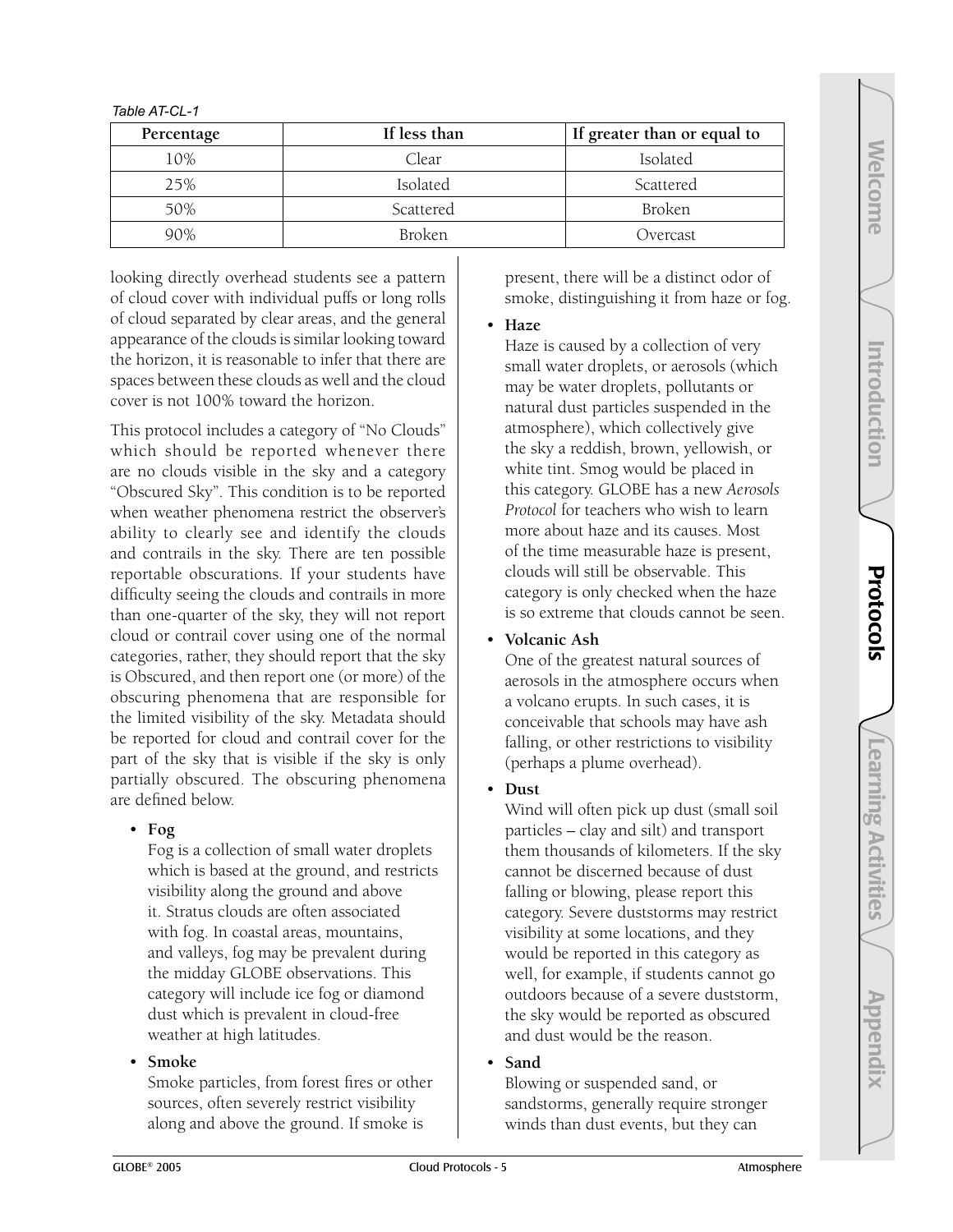make it just as difficult for observers to see the sky.

• **Spray** – (also called sea spray) Near large bodies of water, strong winds may suspend drops of water which will be sufficient to reduce the visibility so that the sky cannot be clearly discerned. This category generally is restricted to the area immediately adjacent to the coast, once inland, salt particles may be suspended after the water drops evaporate, leaving aerosols behind.

#### • **Heavy Rain**

If rain is falling intensely at the time of the observation, the sky may not be visible. Even though it may seem overcast, if you cannot see the entire sky, you should report the sky as obscured, and heavy rain being the cause.

#### • **Heavy Snow**

Snow may also fall at rates sufficient to prevent the observer's clear view of the sky and cloud cover.

• **Blowing Snow** – In the event the wind is blowing with sufficient strength to lift fallen snow off the ground, it may prevent observation of the sky. If blizzard conditions are occurring (strong winds and snow is still falling intensely), both of these last two categories should be reported.

#### *Contrail Cover*

The same technique of dividing the sky into four quadrants described above for cloud cover can also be used in the estimate of contrail cover. One single persistent contrail crossing the sky covers less than 1% of the sky (see *Estimating Cloud Cover Learning Activity*). Therefore, counting contrails can also be a good tool in the estimation. When the sky is obscured, as described above, contrail cover measurements cannot be taken.

Remember contrail cover is measured separately from cloud cover. So when you estimate cloud cover, you should not include contrails. When you observe contrails that overlap with clouds, you should report this in the metadata.

#### *Cloud Type*

Cloud type is a qualitative measurement. The GLOBE Cloud Chart, the cloud quiz on the GLOBE Web site, and other cloud information attainable in textbooks and from online sources may be useful in helping students learn the many different ways clouds can appear. However, twodimensional images look quite different compared to actual sky observations, which are three-dimensional, and there is no substitute for experience in taking cloud observations.

The cloud type system is organized into 3 categories depending on the height or altitude of the base of the cloud. High clouds (cirro- or cirrus) are universally composed of ice crystals, and hence are more delicate in appearance. Because they are farther from the observer, they will also appear smaller than other cloud types, in general. The wispy trails often seen in high clouds are ice crystals falling and subliming (turning from a solid into a gas). Generally, the sun can be seen through high clouds and the ice particles in cirrostratus clouds scatter the sunlight to form a bright ring, called a halo, around the sun.

Middle clouds always begin with the prefix *alto*- and are predominantly comprised of water droplets. They may contain some ice. Sometimes the sun can be seen through these clouds as well, but without a ring.

Low clouds are closest to the observer, and they will often appear to be quite large in comparison to higher clouds. They may be much darker, appearing more gray than high or middle clouds. Low clouds may extend to much higher altitudes, which can be seen when there are clear gaps between the clouds.

Once this basic distinction is clear to you (high/ middle/low), the next thing to decide is the shape or form of the cloud. If the cloud feature is a fairly uniform layer, it will be a stratiform, stratus-type cloud. Most clouds that have shape or forms such as puffs, rolls, bands, or tufts, are cumuliform, from the cumulus family. Finally, if a cloud is producing precipitation (which the observer can see), it must have nimbus in its name. The wispy shapes produced by ice clouds almost always occur at high altitudes and so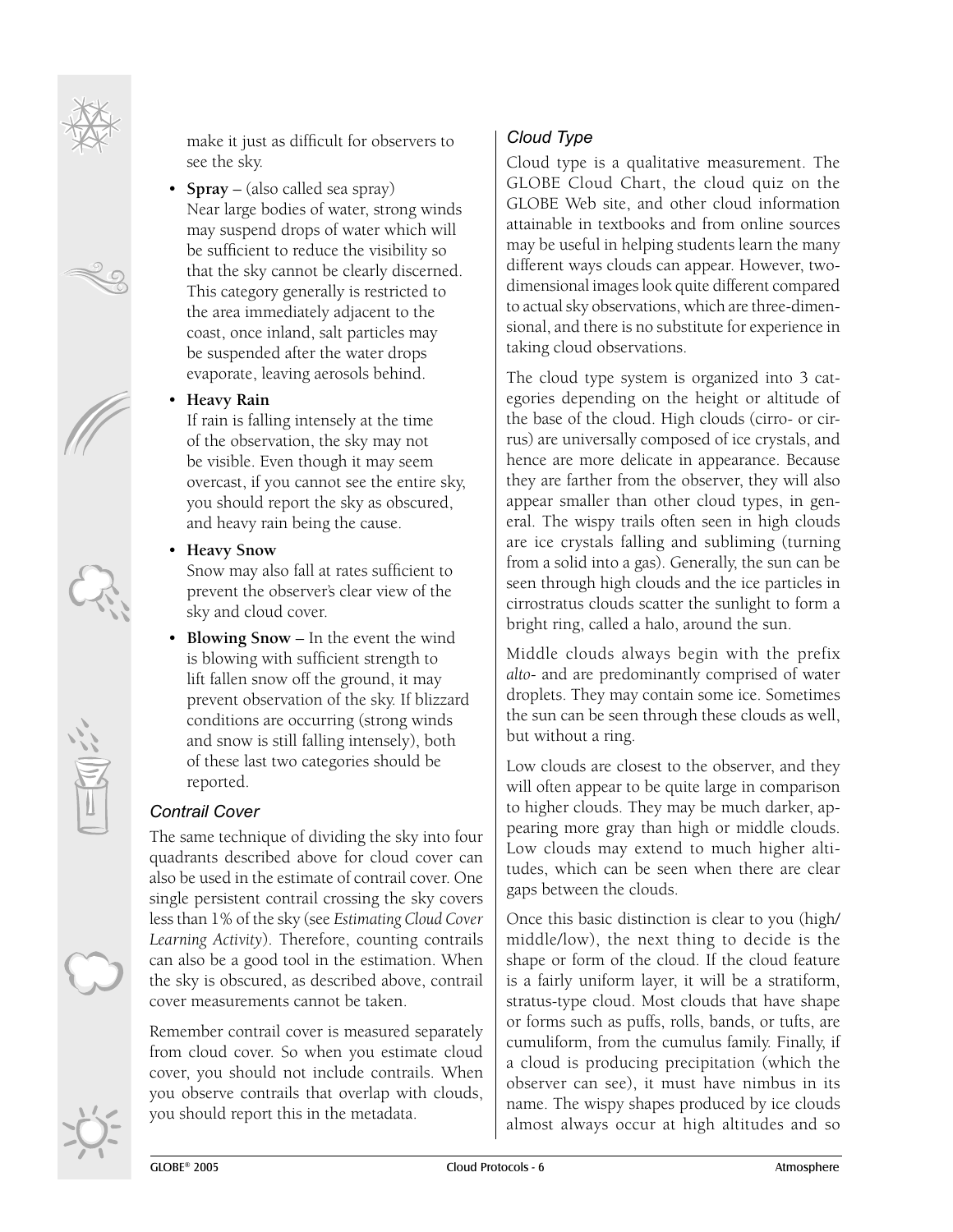they are called by the same name as high clouds – cirro- or cirrus. By performing the *Cloud Watch Learning Activity* from time to time with your students, you (and they) will gain more confidence in their ability to identify the cloud types in a complex sky!

#### *Contrail Type*

Contrails generally occur at high levels like cirro- or cirrus clouds. However, as human-induced clouds, contrails are reported in a separate category. There are three types of contrails for students to classify. These are:

- *Short-lived* contrails that disappear shortly and form short line segments in the sky that fade out as the distance away from the airplane that created them increases.
- *Persistent Non-Spreading* these contrails remain long after the airplane that made them has left the area. They form long, generally straight, lines of approximately constant width across the sky. These contrails are no wider then your index finger held at arm's length.
- *Persistent Spreading* these contrails also remain long after the airplane that made them has left the area. They form long streaks that have widened with time since the plane passed. These contrails are wider than your index finger held at arm's length. This type is the only type that can currently be seen in satellite imagery; and only when they are wider than four fingers held at arm's length. Therefore, noting the equivalent finger width of these contrails in the metadata will be very useful for the scientists.

Refer to the Web site of the contrail team for additional pictures of the various contrail types.

Short-lived contrails form when the air at the elevation of the airplane is somewhat moist. Persistent contrails form when the air at the elevation of the airplane is very moist, and are more likely to affect climate than short-lived contrails are.

#### *Student Preparation*

The estimates of cloud type and cloud cover are *subjective* measurements, so involving several students in this task is good. Each student should take his or her own readings; then, students should come to an agreement as a group. Do not be surprised if your students initially have difficulty with these estimates. Even seasoned weather observers debate which type of cloud they are seeing, or exactly how much of the sky is covered by clouds. As your students get used to these observations, they will begin to recognize the subtle differences in cloud types.

Here are two effective ways to help train your students to take the most accurate cloud observations possible:

- 1. Practice cloud type observing by taking the GLOBE cloud quiz, available from the Resource Room of the GLOBE Web server, or by spending a lot of time looking at and identifying examples of the predominant cloud types for your location;
- 2. Do the following Learning Activities from the GLOBE *Atmosphere Teacher's Guide*
	- *Estimating Cloud Cover*
	- *Observing, Describing and Identifying Clouds*
	- *Cloud Watch*

These activities are designed to give students plenty of opportunities to gain proficiency in identifying cloud type and cloud cover.

Sometimes there may be disagreement among students taking observations of clouds, and the process of students coming to a consensus is an important part of the scientific discovery process. However, it may be useful to include some commentary in the Metadata section of your *Data Sheet.*

Practicing simulations with classmates will help build students' confidence. Be sure to have them check the entire sky. One of the best ways to do this is with groups of four students, standing backto-back, one facing north, one east, one south, and one west. Now, each student is responsible for estimating the amount of cloud from the horizon to directly overhead in their quadrant.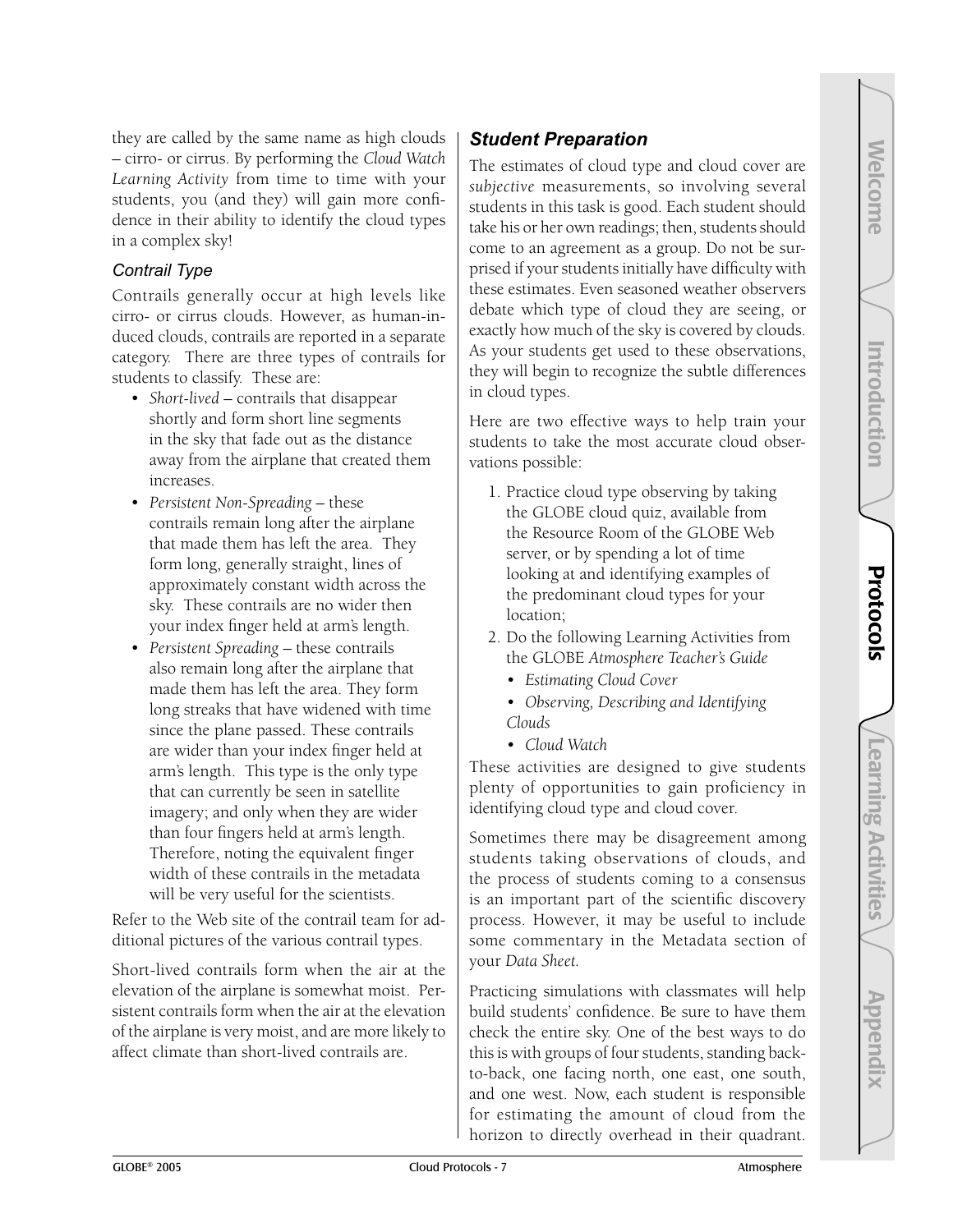

Make sure they are all defining their quadrant in the same way. Once each student has an estimate (use 10% increments, or fractions like eighths or tenths), take the average of the four estimates by summing them and dividing by 4. This method will be particularly useful when you have a difficult sky that leads to different estimates among group members.

The following tip may help your students determine the heights of cumulus clouds. Have them extend their arm away from their shoulder parallel to the ground, and align their fingers with the cloud feature they are observing. A good rule of thumb to use is that if the individual puffs, rolls, waves, etc., of the clouds are smaller than one finger width, they are cirrocumulus. If they are not as wide as two fingers, but wider than one finger, it is most likely an altocumulus. If wider than two fingers, it will be cumulus (look for isolated puffs), stratocumulus (clouds are wider than tall, and there are many, perhaps elongated in bands), or cumulonimbus (with precipitation).

For distinguishing the different heights of stratus clouds, remember the following. Cirrostratus is the only cloud type which can produce a halo around the sun or moon. The halo will have all the rainbow colors in it. Altostratus will produce a thinly veiled sun or moon, and will often be darker in appearance, a medium gray color. Stratus will usually be very gray and often very low to the ground. Fog is actually a stratus cloud at zero altitude.

Here are some questions that students may be thinking about (or asking) as they take cloud observations:

What kind of sky do I see? What kind of sky do other students from nearby schools see?

Should they be the same?

Cloud cover in particular can be a very local phenomenon, and therefore cloud type may vary significantly from one place to another nearby. When viewed as an aggregate for a large grouping of GLOBE schools, cloud observations become more useful. Also, local cloud observations are important to several other GLOBE protocols.

#### *Questions for Further Discussion*

Do cloud patterns change during the year? How?

Does the amount of cloud cover affect the local temperature?

How reliable are local weather forecasts based on cloud type observations alone? Can they be improved by using other GLOBE measurements?

Do cloud conditions and phenomena that block our view of the sky influence the types of vegetation and soil in our area? If so, how?

How do our cloud observations compare with satellite images of clouds?

Are contrails often seen in the local area? Why or why not?

Are the types of clouds and contrails you observe related?

How do the clouds you see relate to nearby mountains, lakes, large rivers, bays, or the ocean?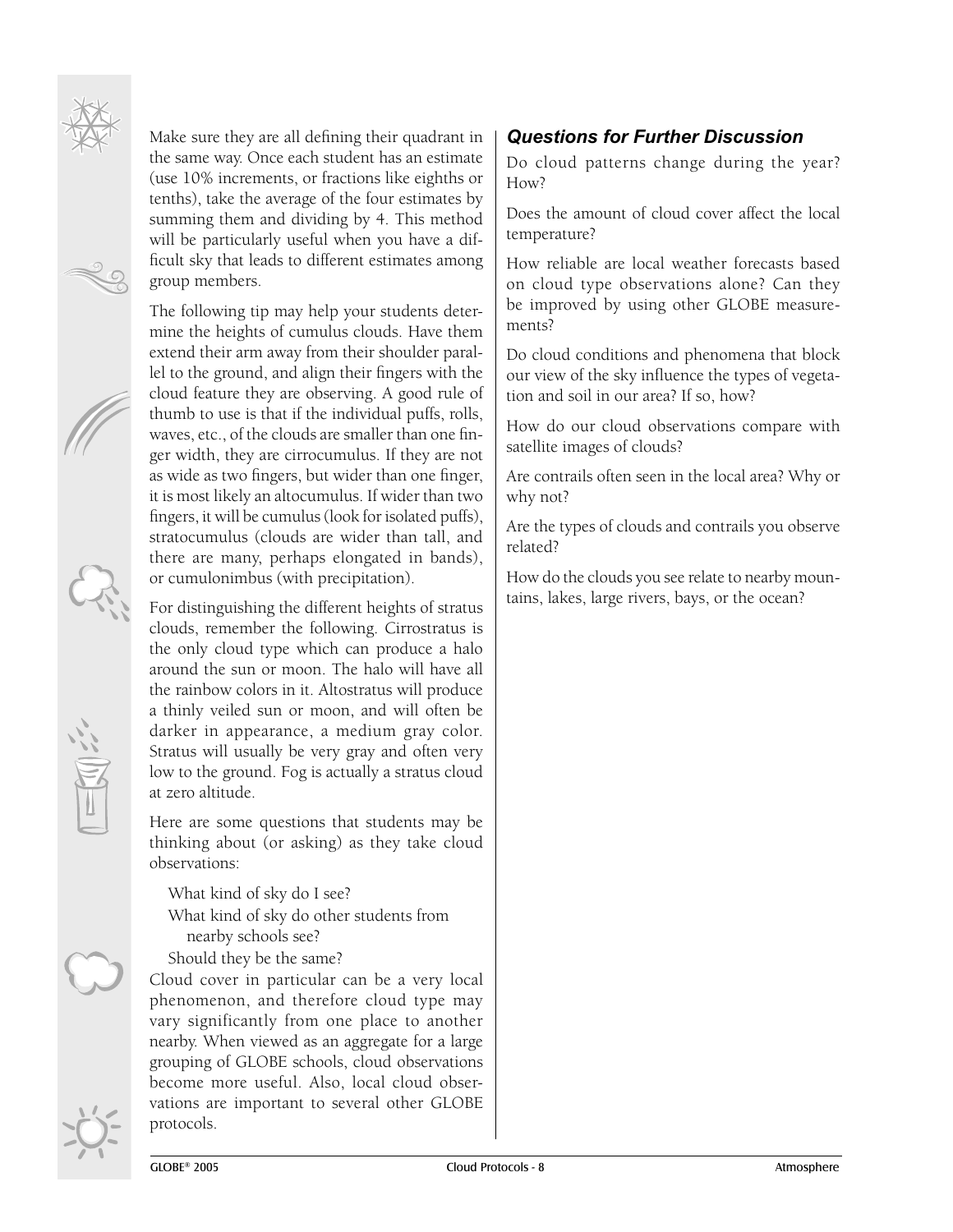## Cloud Cover and Contrail Cover Protocol Field Guide

#### *Task*

Observe how much of the sky is covered by clouds and contrails.

#### *What You Need*

❑ *Atmosphere Investigation Data Sheet* OR *Cloud Data Sheet* OR *Ozone Data Sheet* OR *Aerosol Data Sheet*

#### *In the Field*

- 1. Complete the top section of your *Data Sheet*.
- 2. Look at the sky in every direction.
- 3. Estimate how much of the sky is covered by clouds that are not contrails.
- 4. Record which cloud classification best matches what you see.
- 5. Record which contrail classification best matches how much of the sky is covered by contrails.

| <b>Cloud Cover Classifications</b>                                                                                           | <b>Contrail Classifications</b>           |  |  |
|------------------------------------------------------------------------------------------------------------------------------|-------------------------------------------|--|--|
| No Clouds                                                                                                                    | <b>None</b>                               |  |  |
| The sky is cloudless; there are no clouds visible.                                                                           | There are no contrails visible.           |  |  |
| Clear                                                                                                                        | $0-10\%$                                  |  |  |
| Clouds are present but cover less than one-tenth                                                                             | Contrails are present but cover less than |  |  |
| $(or 10\%)$ of the sky.                                                                                                      | one-tenth (or 10%) of the sky.            |  |  |
| <b>Isolated Clouds</b>                                                                                                       | 10-25 %                                   |  |  |
| Clouds cover between one-tenth (10%)                                                                                         | Contrails cover between one-tenth (10%)   |  |  |
| and one-fourth (25%) of the sky.                                                                                             | and one-fourth (25%) of the sky.          |  |  |
| <b>Scattered Clouds</b>                                                                                                      | 25-50%                                    |  |  |
| Clouds cover between one-fourth (25%)                                                                                        | Contrails cover between one-fourth (25%)  |  |  |
| and one-half (50%) of the sky.                                                                                               | and one-half (50%) of the sky.            |  |  |
| <b>Broken Clouds</b>                                                                                                         | $> 50\%$                                  |  |  |
| Clouds cover between one-half (50%)                                                                                          | Contrails cover more than one-half (50%)  |  |  |
| and nine-tenths (90%) of the sky.                                                                                            | of the sky.                               |  |  |
| Overcast<br>Clouds cover more than nine-tenths (90%)<br>of the sky.                                                          |                                           |  |  |
| Obscured<br>Clouds and contrails cannot be observed because more than one-fourth (25%) of the sky cannot be<br>seen clearly. |                                           |  |  |

6. If the sky is Obscured, record what is blocking your view of the sky. Report as many of the following as you observe.

- Fog Smoke Haze Volcanic Ash Dust
- Sand Spray Heavy Rain Heavy Snow Blowing Snow
- -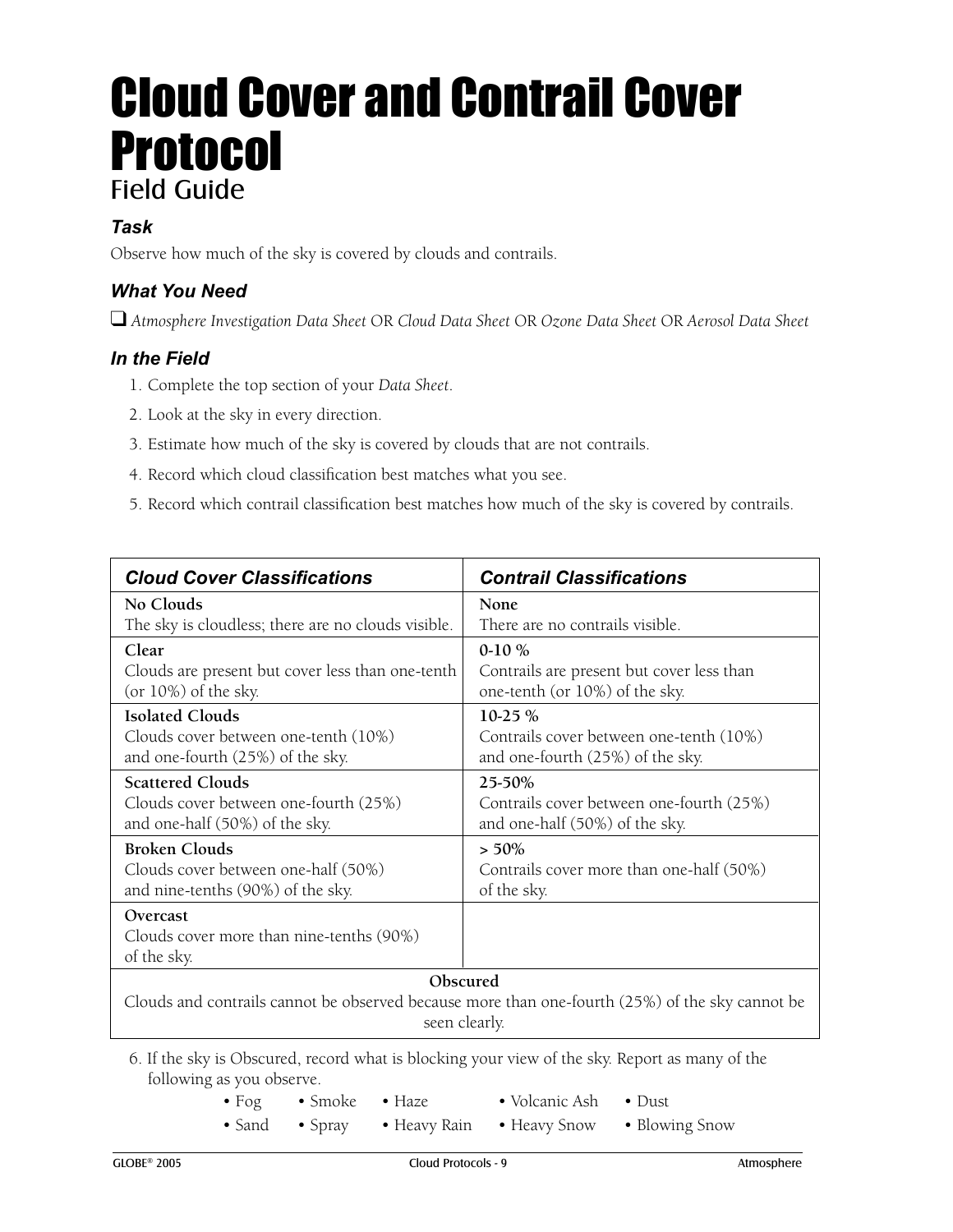## Cloud Type and Contrail Type **Protocol** Field Guide

#### *Task*

To see which of the ten types of clouds and how many of each of the three types of contrails are visible

#### *What You Need*

❑ *Atmosphere Investigation Data Sheet* OR ❑ GLOBE Cloud Chart  *Cloud Data Sheet* OR  *Ozone Data Sheet* OR  *Aerosol Data Sheet*

❑ *Observing Cloud Type* (in *Appendix*)

#### *In the Field*

- 1. Look at all the clouds in the sky, look in all directions, including directly overhead. Be careful not to look directly at the sun.
- 2. Identify the types of clouds that you see using the GLOBE cloud chart and the definitions found in *Observing Cloud Type.*
- 3. Check the box on your *Data Sheet* for each and every cloud type you see.
- 4. There are three types of contrails. Record the number of each type you see.



Short-lived



Persistent Non-Spreading



Persistent Spreading

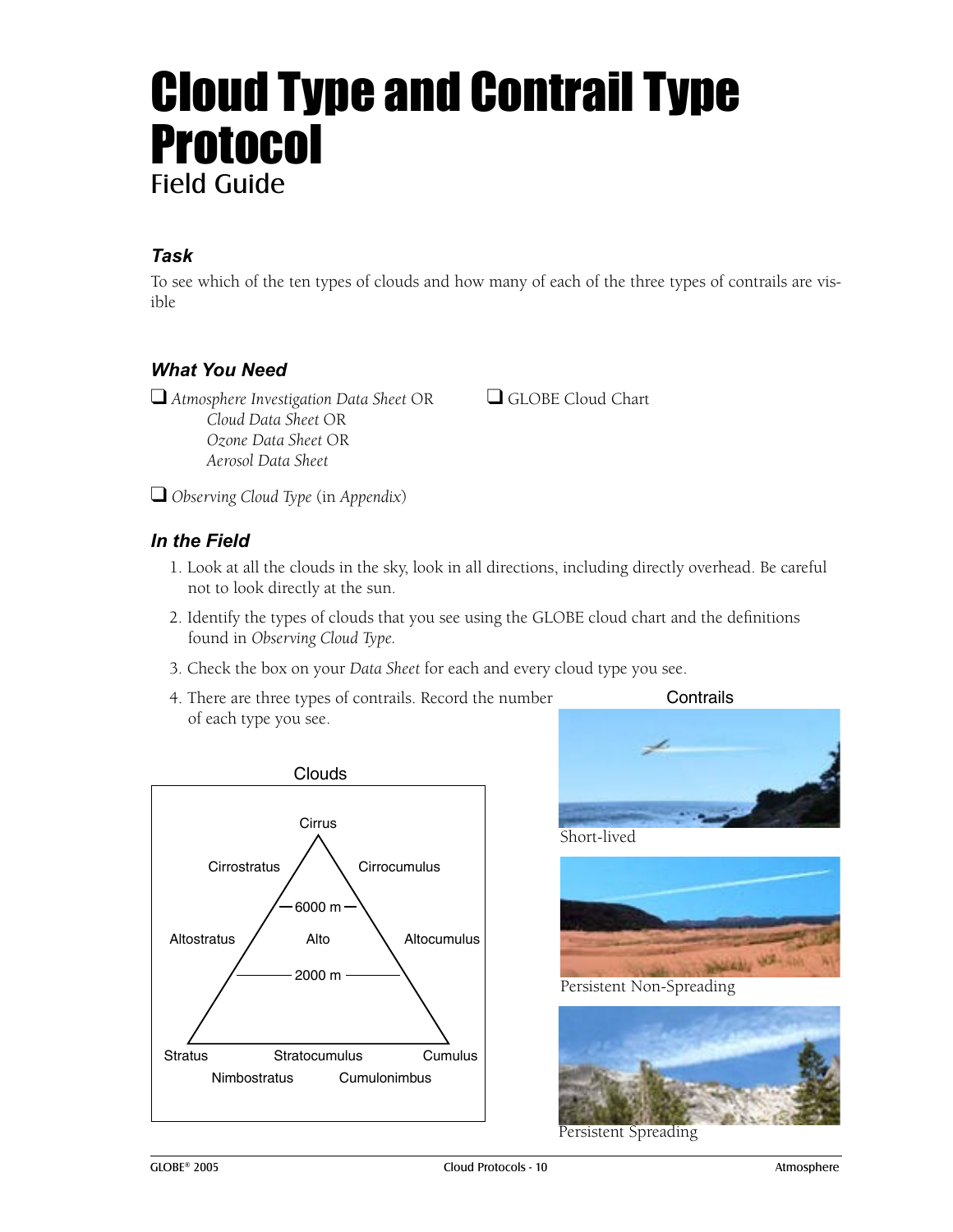Welcome

**Welcome** 

Introduction

Introduction

Protocols

Protocols

### *Frequently Asked Questions*

#### **1. Why do we have to report cloud cover observations even if there are no clouds?**

It is just as important for scientists to know when there are no clouds in the sky as when there are clouds. Please always report the cloud cover, even on a beautiful day with blue sky! How could you accurately calculate average cloud cover if data were always missing for completely clear days? Also be aware that clear sky is the easiest measurement from the ground, but the hardest to determine with confidence from satellite imagery.

#### **2. Can't an instrument be designed to measure cloud cover?**

Yes, in fact, lasers are used to measure this and the instrument is called a ceilometer. Ceilometers measure the portion of the sky covered by clouds, but they are very expensive. Furthermore, many of the ceilometers in use today only provide accurate estimates of cloud cover up to heights of about 3.5 kilometers, which makes them useless for most middle clouds and

all high clouds. Cloud cover is an aggregate of all clouds at all levels, and human observations are still the best way to measure this from the ground. Also, ceilometers take only a single point or profile measurement that may not be representative of the overall cloud cover.

#### **3. Is there any way to make sure that our observations are accurate, since there is no instrument to calibrate?**

These data are important, and practice will help you to become proficient in estimating cloud cover. You can compare your own observations with nearby neighbors' observations, and compare them with "official" observations, too, to learn how accurate your own observations are, but remember that on some days the cloud conditions will be different even over short distances and they may change in minutes. If you do them diligently every day, you should become very comfortable with your efforts!

**4. We have trouble figuring out if we are correct when we call a certain cloud one of the ten types. How do we know if we are correct?**

You can't know for sure. The most important thing to do is to practice iden-

tifying cloud types as often as you can. If you have access to the World Wide Web, you can take the Interactive GLOBE cloud quiz, which you will find online as part of the GLOBE Web site. Also, you may wish to obtain another copy of the GLOBE Cloud Chart, cut it up, and make flash cards to help quiz your classmates.

#### **5. Is this cloud type observation system in GLOBE unique or new in some way?**

This system is the same one that meteorologists have been using for two hundred years. Many scientists report becoming interested in science because they started to observe the sky and note how it was different (in terms of cloud types) from one day to another. The scientific basis of this cloud type observing system has not changed substantially since it was first devised. The systematic breakdown of clouds into ten basic types was motivated, at least in part, by the classification of species of living things into the Animal and Plant Kingdoms by biologists. In fact, meteorologists often further divide the cloud types into other specific variations within each cloud type. *Castellanus* refers to castle-like turrets in a cloud formation, an indicator that the atmosphere is becoming unstable, perhaps foretelling precipitation. *Lenticularis* means lens-shaped, a cloud often formed over high mountains. And cumulus are often separated into *humilis* (fair weather, puffy) or *congestus* (towering, heaped like cauliflower, very tall).

#### **6. What do I report if only part of the sky is obscured, but I can determine cloud types for part of the sky?**

If more than one-quarter of the total sky is obscured, report 'obscured', and report the cloud types that you see in metadata. If less than one-quarter of the total sky is obscured, record the cloud cover and cloud types and state in the metadata how much of the sky is obscured.

#### **7. I am not sure whether what I see is cirrus or old, spreading contrails?**

At some point the distinction between the two cannot be made. In this situation, please report cirrus, but also note in your comments that the cirrus looks like it may have started from a contrail.

Learning Activities

**Learning Activities** 

Appendix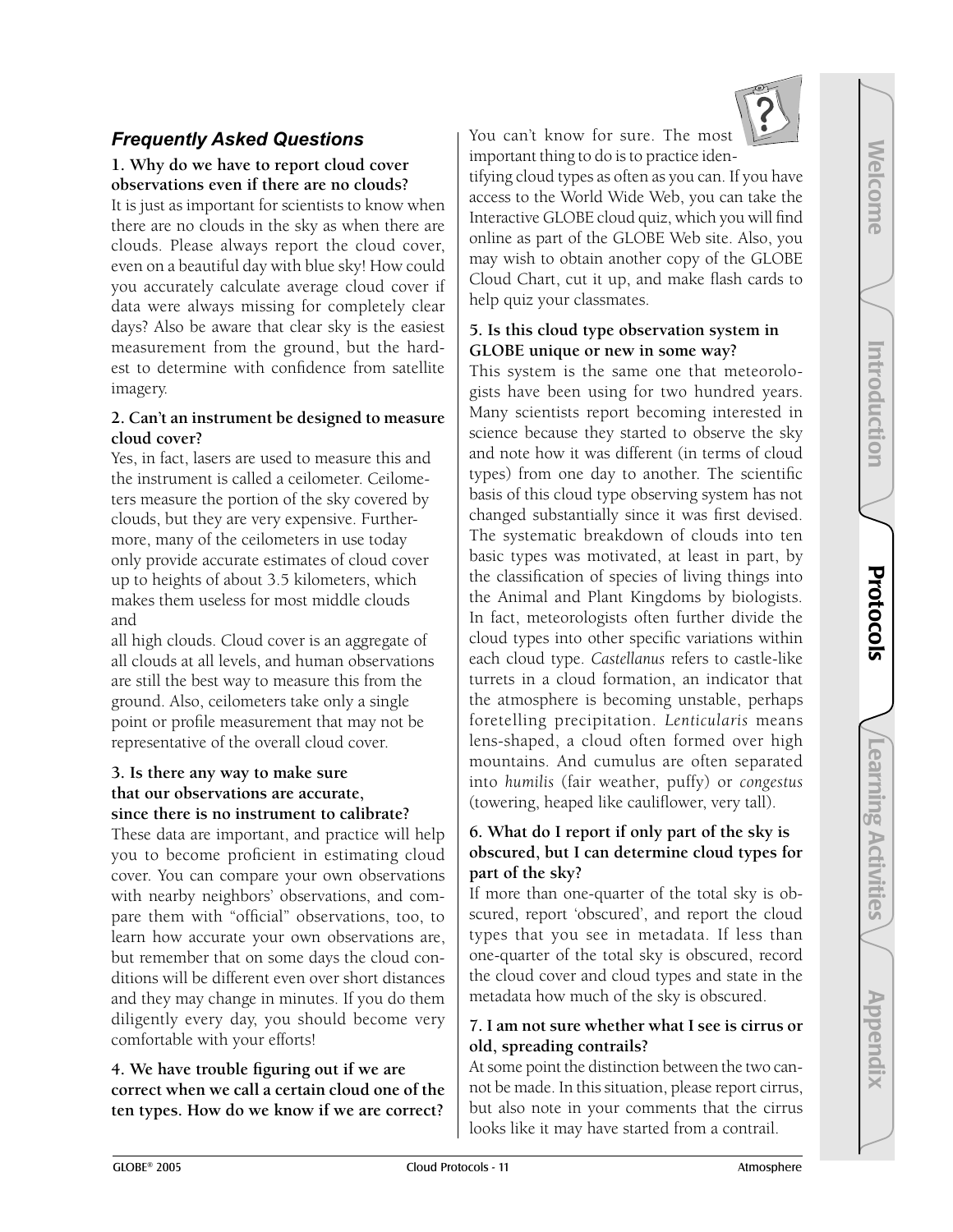

## Cloud Protocol – Looking At Your Data

#### *Are the data reasonable?*

Given the subjective nature of cloud observations, it can be very difficult to determine if they are reasonable.

The internal consistency of the observations can be used to determine whether cloud type and cover data are reasonable. For instance, if there is overcast cloud cover with stratus, stratocumulus, or nimbostratus clouds, reports of alto or cirro cloud types would be unlikely as observers on the ground would not be able to see higher altitude clouds through the thick lower cloud cover. Another example would be reports of only cirrus clouds with overcast skies; cirrus clouds are only very rarely present in the amounts needed to cover 90% of the sky. The same is true for cumulus clouds as there must be breaks between the clouds for them to be cumulus (rather than stratocumulus).

#### *What do scientists look for in these data?*

Many official weather observing stations across the world have effectively stopped taking cloud observations. National meteorological organizations have two primary reasons for this change. First, weather satellites are constantly monitoring Earth's surface and atmosphere, and we have become much better at determining cloud cover from satellite pictures in recent years. Second, many weather stations are taking their observations using automated instruments. These instruments cannot determine cloud type, and are often limited in their ability to distinguish middle and high cloud layers. The automated instruments can only sense clouds up to about 3.6 km in altitude and many cloud types are too high for most of these *ceilometers* to see them. So, they can only see half of the cloud types (cumulus, cumulonimbus, stratus, stratocumulus, and nimbostratus).

Clouds have been observed and associated with weather changes for centuries; in fact our cloud classification system is over 200 years old. The changes that you observe in the clouds help meteorologists to forecast the weather. By watching a clear sky change to a sky with isolated cumulus clouds, which may grow to scattered cumulus and broken cumulonimbus clouds, you can expect that thundershowers may begin soon. When an overcast stratus cloud thins out to stratocumulus, you might expect clearer weather to follow. Climate scientists like to watch cloud changes over long periods of time, to see if there is an increase or decrease in cloud cover or a change in type.

Since the early 1960's, meteorologists have had weather satellite pictures that can be used to see clouds (generally shown as white areas on satellite pictures), such as Figure AT-CL-1, a visible photograph from the NOAA 15 polar-orbiting weather satellite of the Gulf of Mexico, near the southeastern United States. Clouds are seen over the waters to the west of Florida, in the Bahamas and on the eastern edge of the picture, off the coast of North Carolina. The land areas of the southeastern United States are fairly clear along the Atlantic Ocean, but further to the west we see some clouds that are not as bright. This tells meteorologists that these clouds are probably lower and/or not as thick as the bright white ones in this mid-afternoon picture.

Scientists who work with satellite data need good surface observations of clouds to provide what is called ground truth for their satellite observations. These observations are important because they help meteorologists to understand



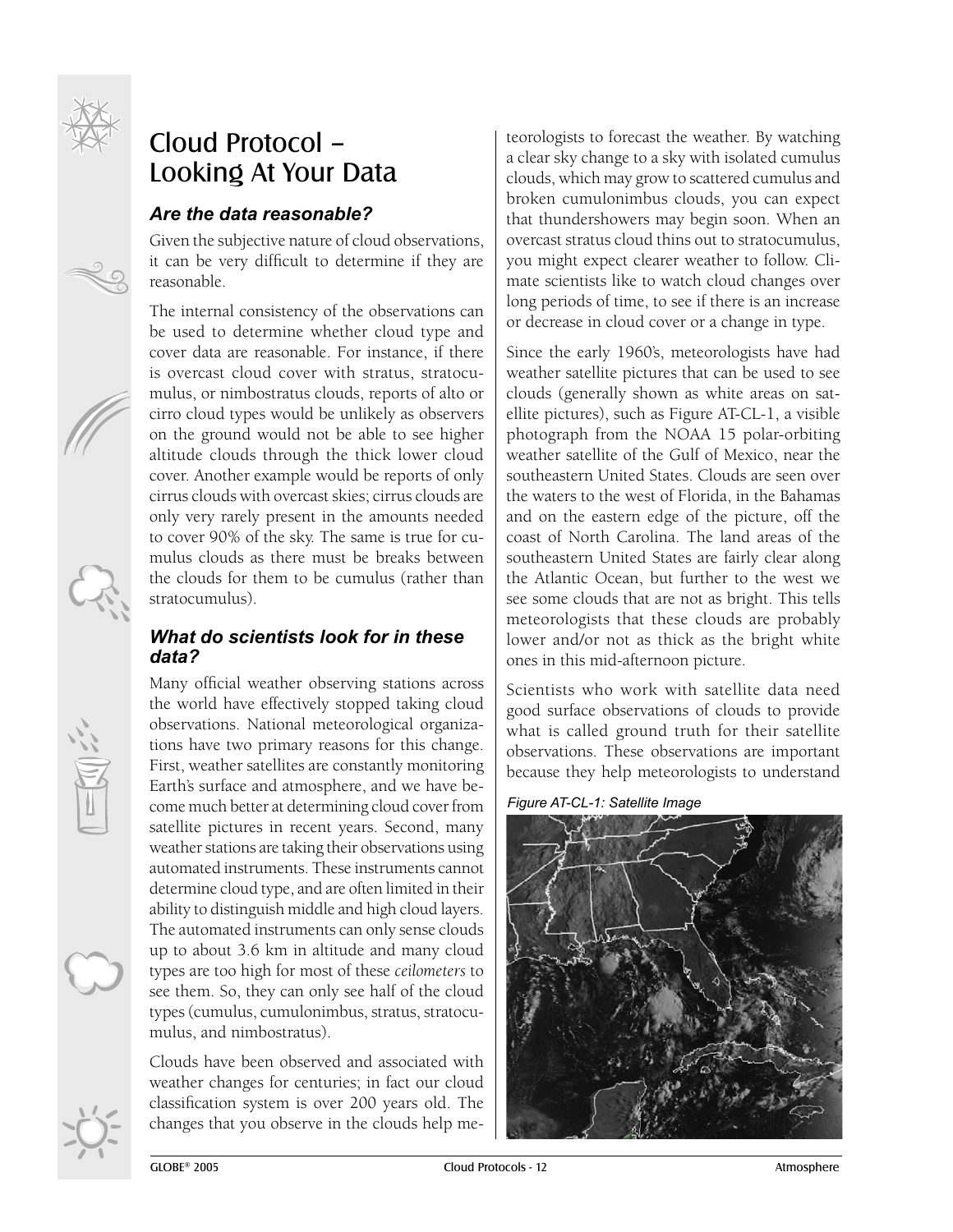how accurate their satellite observations continue to be. In general, the more GLOBE schools that produce cloud observations, the better for scientists who wish to use these data, because they can assess how accurate and consistent the observations are by making such comparisons.

Satellite photographs do not always give scientists a clear idea of which cloud types are present. This is particularly true for contrails, which are often too narrow to be seen from space. For this reason, it is important for scientists to be able to find areas of low, middle, and high clouds, since each cloud layer will have different abilities to block sunlight and trap infrared radiation.

Let's look at some maps to see how we might proceed with such investigations. Figure AT-CL-2 shows some cloud cover observations for a spring day in 2001 over part of the United States and Canada, near the Great Lakes. The Great Lakes are large bodies of water that provide ample moisture to the atmosphere through evaporation. High levels of water vapor often lead to cloudy skies. The weather map for that day will also be useful to understand what type of cloud systems were present for that day since, in general, air must be rising to produce clouds and low pressure systems and fronts are the most likely areas for clouds to form.

Note the large number of gray boxes near the center of the state of Ohio in the map above. From the map legend, we see that these indicate areas of overcast skies. There are a few stations nearby that are not overcast, including one observation of an obscured sky, one broken, and one scattered. Perhaps a storm system is affecting a fairly large area of northern Ohio and western Pennsylvania. To the west of this area, the observations are mostly of clear skies. The same is true on the far eastern edge of the map, where skies are also mostly clear. Note how similar the cloud type observations are to each other within a region.

Each cloud cover observation also contains a cloud type observation, where students identify each of the ten possible cloud types present. Making a map of such observations would be very complicated, since there are so many possible combinations. GLOBE maps of cloud cover are drawn by dividing all cloud types into their height categories – low, middle, and high – and combinations of these. See Figure AT-CL-3.

Let's concentrate on eastern Ohio once again. Note that almost all of the observations are red, with a couple of green squares, a couple of blue squares, and one purple square. The map legend shows that red squares are low clouds (L), green squares are middle clouds (M), and blue squares are high clouds (H). The purple square is for an observation of low and high clouds (L+H) combined. Once again, the cloud observations are generally similar to each other, with most GLOBE schools reporting that low clouds were present.

If you look to the eastern edge of the map, there are many schools reporting high clouds, middle and high clouds, or low and high clouds. Perhaps these schools are in the path of a storm system that is moving their way from eastern Ohio.

#### *An Example of a Student Research Investigation*

#### *Designing an Investigation*

Natalie has always been interested in clouds. She is always drawing them and making shapes out of them in her mind. Natalie is one of the students in her class who volunteers to take GLOBE Atmosphere measurements and really likes to observe the clouds. Natalie decides to make her own cloud chart for the class, using cotton balls, white paper, blue construction paper, and glue. Her teacher decides to make that a class project, and they make a beautiful display board with cloud cover examples on it (from the *Estimating Cloud Cover Learning Activity*), and pictures of each of the ten cloud types.

Natalie wonders if the sky that she sees is the same sky that others see at nearby schools. The class decides to compare their cloud observations each day to those of two other schools in their area, another elementary school and a middle school. Some of the children think that it is a game that has to be won by finding the most cloud types, but that is quickly corrected by the teacher. She tells the students that they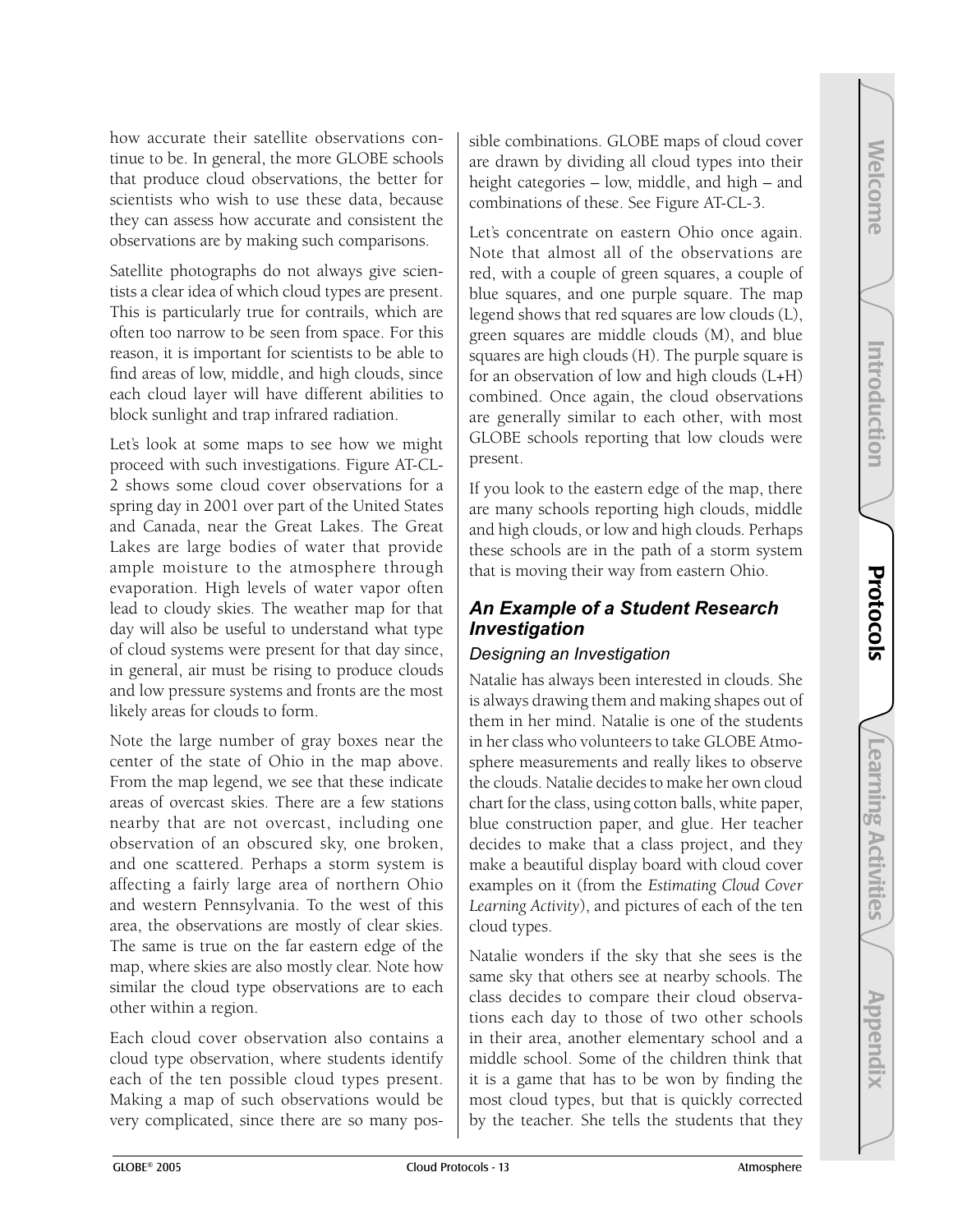

#### *Collecting and Analyzing Data*

After they have made their cloud observations for about three weeks, the students use the GLOBE visualization tool to find other nearby schools with many cloud observations. They decide to limit their search to schools within 50 km of their school and they find 7 other schools. One of the students has a big sister that goes to a middle school they found, and another attended a different elementary school last year, so they choose those two schools.

The students decide to compare data first by printing out maps for each day for cloud cover and cloud type. Using these maps, they make an observation that the cloud cover observations at the nearby schools are not always the same as theirs.. In particular, the other elementary school, which is near the mountains, seems to have more cloud cover and more observations of cumulus clouds than Natalie's school. They decide that this will be a good investigation. The middle school reports cloud observations similar to theirs.

The students read about mountain weather and discover that in mountain areas there usually are more clouds, because as the air is blown across the mountains it has to rise, and rising air often leads to cloud formation. Because strong upward motions form the clouds, they tend to be cumulus and even cumulonimbus clouds. This seems to explain what they are seeing, and Mrs. Jones suggests that they test this explanation.

The students expect to find that GLOBE schools near the mountains have more cloud cover and more observations of cumulus clouds than other nearby schools farther away from the mountains.

After examining data for an entire year, the students find the following data for 240 observations:

|                 | Natalie's<br>school | <b>Mountain View</b><br>school |
|-----------------|---------------------|--------------------------------|
| No clouds       | 15                  | 10                             |
| Clear           | 33                  | 27                             |
| <b>Isolated</b> | 18                  | 14                             |
| Scattered       | 32                  | 35                             |
| Broken          | 64                  | 66                             |
| Overcast        | 71                  | 79                             |
| Obscured Sky    |                     |                                |

It is clear indeed that the Mountain View school has more overcast days and fewer clear days (or days with no clouds) than Natalie's school. The students are happy that they have been able to test their explanation with observations.

#### *Future Research*

Another curiosity they observe, with their teacher's help, is the larger number of observations of low cloud (23 more days with low cloud types at Mountain View School than Natalie's school), and they wonder if they are cumulonimbus or cumulus clouds? They also wonder if the Mountain View school has more precipitation than Natalie's school, if they have more cumulonimbus clouds. The students are eager to begin their next investigation!